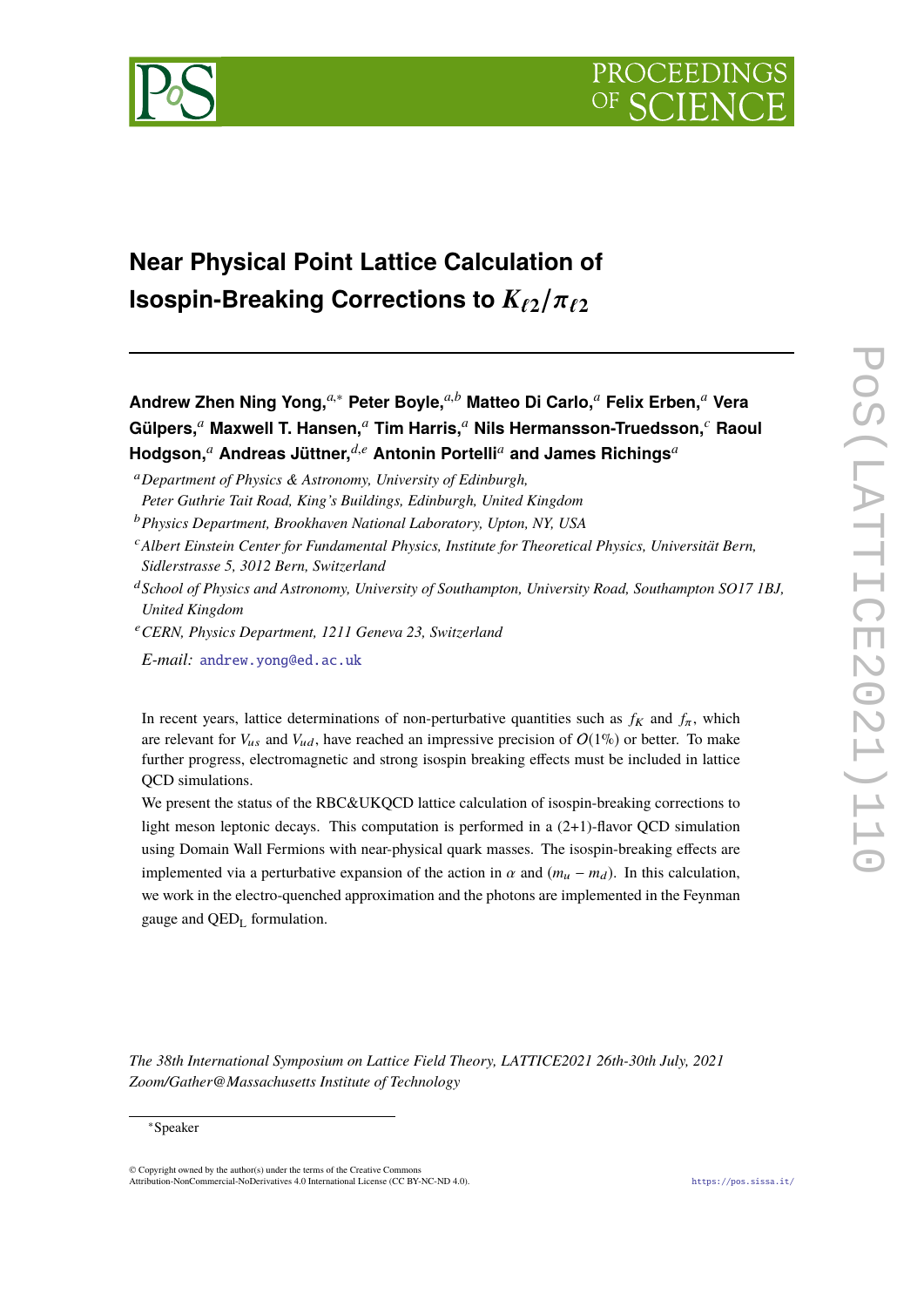#### **1. Introduction**

One of the ongoing efforts to search for new physics beyond the Standard Model (SM) of particle physics is to test the unitarity of the Cabibbo-Kobayashi-Maskawa (CKM) matrix. Since all SM and potential beyond-the-SM particles contribute to hadronic decays via virtual corrections, any deviations from the theoretical expectation of unitarity may hint at inconsistencies between Nature and the SM in the flavor sector. In 2020, the PDG [\[1\]](#page-9-0) reports the following tension with unity in the first row of the CKM matrix:

<span id="page-1-0"></span>
$$
|V_{ud}|^2 + |V_{us}|^2 + |V_{ub}|^2 = 0.9985 \pm 0.0005. \tag{1}
$$

The determination of CKM matrix elements is an endeavour involving the joint effort of precise experimental measurements and predictions from theory. One of the experimental avenues of interest is the leptonic decay channels of light pseudoscalars,  $P^{\pm} = K^{\pm}, \pi^{\pm}$ . The tree-level expression is

$$
\Gamma_P^{\text{tree}} = \frac{G_F^2}{8\pi} M_{P^+} m_{\ell^+}^2 \left( 1 - \frac{m_{\ell^+}^2}{M_{P^+}^2} \right)^2 |f_P|^2 |V_{qq'}|^2, \tag{2}
$$

where  $G_F$  is the Fermi constant and  $V_{qq'}$  is the CKM matrix element between quark flavors q and *q*<sup>'</sup>. The pseudoscalar decay constant, *f<sub>P</sub>*, is a quantity in the isosymmetric theory, where  $\alpha = 0$  and  $\delta m = m$ ,  $m = 0$ . We note that since the decay constant approximates the non-neutralistic effects.  $\delta m \equiv m_u - m_d = 0$ . We note that since the decay constant encapsulates the non-perturbative effects of QCD, it is evaluated numerically using lattice QCD methods. Traditionally, these calculations were performed in the  $\alpha = 0$ ,  $\delta m = 0$  regime. However, since recent lattice determinations of  $f_K$ and  $f_{\pi}$  have attained percent-level precision [\[2\]](#page-9-1), further progress will necessitate the inclusion of isospin-breaking (IB) effects since  $\alpha \sim \frac{\delta m}{\Lambda_{\text{QCD}}} \sim 1\%$ .

Due to the experimental challenge in distinguishing between final states with or without a soft photon, only the inclusive rates are measured in the case of pions and kaons. For the extraction of  $V_{qq'}$  from experimental data, we combine the tree-level expression with its IB corrections with

$$
\Gamma(P^+ \to \ell^+ \nu_\ell[\gamma]) = \Gamma_P^{\text{tree}}(1 + \delta R_P) + O(\alpha^2, \delta m^2, \alpha \delta m)
$$
 (3)

where  $\delta R_P$  contains the leading order IB contributions to the tree-level width.

In this proceeding, we report on our determination of  $\frac{|V_{us}|}{|V_{ud}|}$ , which can be extracted from a ratio of muonic inclusive rates via

$$
\frac{|V_{us}|^2}{|V_{ud}|^2} = \frac{\Gamma(K^+ \to \mu^+ \nu_\mu[\gamma])}{\Gamma(\pi^+ \to \mu^+ \nu_\mu[\gamma])} \frac{M_{K^+}}{M_{\pi^+}^2} \frac{M_{\pi^+}^2 - m_{\mu^+}^2}{M_{K^+}^2 - m_{\mu^+}^2} \mathcal{F}^{-2},\tag{4}
$$

where

$$
\mathcal{F} = \frac{f_K}{f_\pi} \sqrt{1 + \delta R_{K\pi}} \tag{5}
$$

and  $\delta R_{K\pi} = \delta R_K - \delta R_\pi$ . By using experimental measurements of the inclusive rate (*i.e.* branching ratios and mean lifetimes) and masses, the term  $\delta R_{K\pi}$  encapsulates the ratio of IB correction to the hadronic decay amplitudes. The lattice determination of  $\delta R_{K\pi}$  is thus the main focus of this calculation.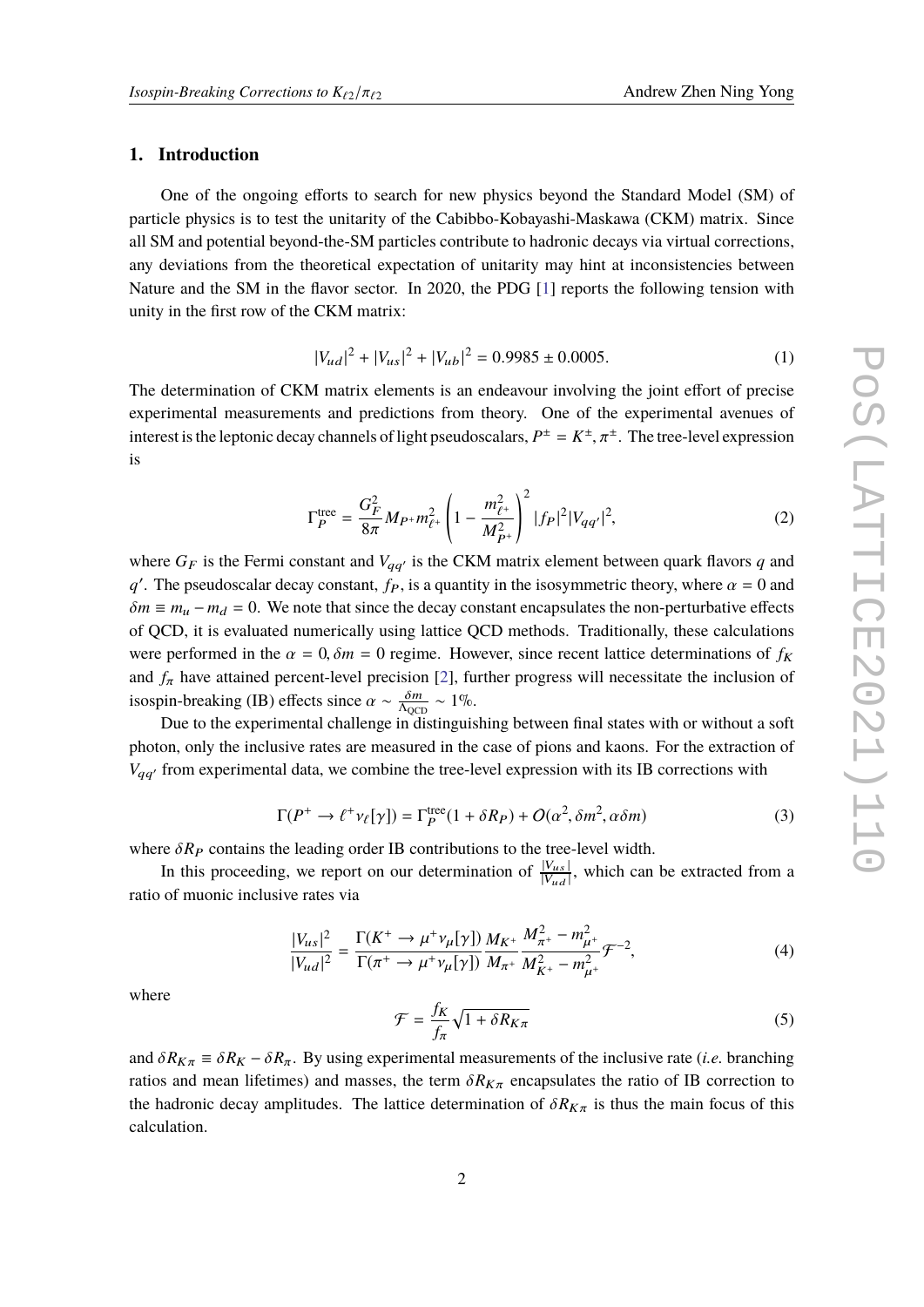#### **2. Calculation strategy**

The methodology of separating the calculation of real and virtual IB corrections, along with the regulating and removal of finite volume effects (FVE) from the amplitudes computed on the lattice, was first proposed in [\[3\]](#page-9-2). Following this, a calculation of  $\delta R_{K\pi}$  and  $\frac{|V_{us}|}{|V_{ud}|}$  was accomplished in [\[4,](#page-9-3) [5\]](#page-9-4). Here, we adopt a similar strategy and write the inclusive rate as

$$
\Gamma(P^+ \to \mu^+ \nu_\mu[\gamma]) = \lim_{L \to \infty} (\Gamma_0(L) - \Gamma_0^{(2)}(L)) + \lim_{\lambda \to 0} (\Gamma_0^{\text{univ}}(\lambda) + \Gamma_1(\lambda, \Delta E_\gamma)),\tag{6}
$$

<span id="page-2-0"></span>where the subscript denotes the number of real photons in the final state. The virtual corrections in  $\Gamma_0$  are evaluated with numerical simulations since all momentum modes of the photon are involved in the interaction with the initial hadron. Thus, the lattice box size, *L*, is a natural choice of IR regulator. To remove the FVE of the lattice calculation, we introduced

$$
\Gamma_0^{(n)}(L) = \Gamma_P^{\text{tree}} \left( 1 + 2 \frac{\alpha}{4\pi} Y_P^{(n)}(L) \right) + O\left(\frac{1}{L^{n+1}}\right). \tag{7}
$$

The  $O(L^{-1})$  FVE's were calculated in [\[6\]](#page-10-0), and the  $O(L^{-2})$  structure-dependent FVE's in [\[7\]](#page-10-1). Thus, the residual FVE coming from our lattice calculation now begins at  $\Gamma_0(L) - \Gamma_0^{(2)}(L) \sim O(L^{-3})$ .

For the real photon contribution, we implement the analytic approach in [\[3\]](#page-9-2). In Equation [\(6\)](#page-2-0),

$$
\lim_{\lambda \to 0} (\Gamma_0^{\text{univ}}(\lambda) + \Gamma_1(\lambda, \Delta E_\gamma)) = \Gamma_P^{\text{tree}} \left( 1 + \frac{\alpha}{4\pi} \delta \Gamma_{1,P}(\Delta E) \right),\tag{8}
$$
  
where  $\Delta E$  is an energy threshold, below which the photon is sufficiently soft that it treats the initial

hadron as a point-like particle. Here, for the IR regulator we use a fictitious photon mass,  $\lambda$ . Additionally, an intermediate 'universal' term,  $\Gamma_0^{\text{univ}}$ , is introduced to ensure the IR divergences in Equation [\(6\)](#page-2-0) cancel numerically. In the following, we will discuss in detail the contributions going into  $\Gamma_0(L)$ .

## **3. Leptonic matrix elements from Euclidean correlation functions**

The 4-fermion operator associated to this decay is

$$
O_W = (\overline{\nu}\gamma_{\rm L}^{\tau}\mu)(\overline{q}_1\gamma_{\rm L}^{\tau}q_2),\tag{9}
$$

where  $\gamma_L^{\tau} = \gamma^{\tau} (1 - \gamma^5)$ . For a two-body decay, the rate has a simple form:

$$
\Gamma = \mathcal{K} \sum_{r,s} |\mathcal{M}_P^{r,s}|^2 \tag{10}
$$

where  $K$  contains the kinematic factors from the phase space integral and

$$
\mathcal{M}_P^{r,s} \equiv \langle \mu^+, r; \nu_\mu, s | O_W | P^+ \rangle, \tag{11}
$$

where  $r, s$  are the polarisations of the on-shell final state fermions. In the rest frame of the pseudoscalar, the amplitude in the isosymmetric theory of QCD is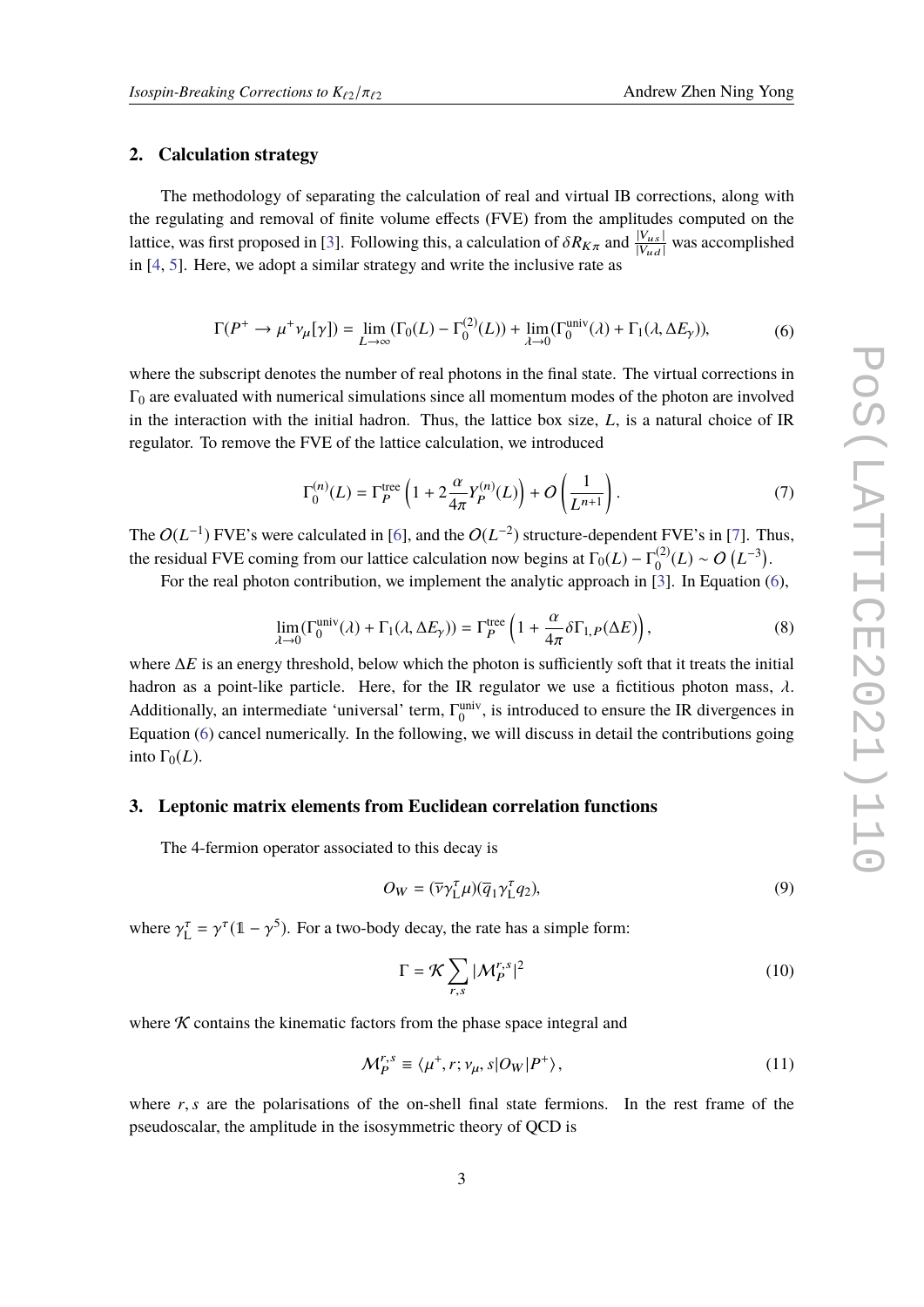$$
\overline{\mathcal{M}}_{P}^{r,s} = \left(\overline{u}_{V}^{r} \Gamma_{L}^{0} v_{\mu}^{s}\right) \overline{A}_{P},\tag{12}
$$

where the axial matrix element is

$$
\overline{A}_P \equiv \langle 0|\overline{q}_2 \Gamma_{\text{L}}^0 q_1|\overline{P}\rangle = \overline{M}_P f_P,\tag{13}
$$

with  $\overline{M}_P$  the pseudoscalar mass in the isosymmetric theory. At  $O(\alpha, \delta m)$ , all the possible virtual IB correction to the isosymmetric amplitude are presented in Figures [1](#page-4-0) and [2,](#page-4-1) which we can write as

<span id="page-3-0"></span>
$$
\frac{1}{2} \frac{\delta \Gamma_{0,P}}{\overline{\Gamma}_{0,P}} = \frac{\sum_{r,s} \text{Re}\left[\overline{\mathcal{M}}_P^{r,s \dagger} \delta \mathcal{M}_P^{r,s}\right]}{\sum_{r,s} |\overline{\mathcal{M}}_P^{r,s}|^2} = \frac{\delta A_P}{\overline{A}_P} - \frac{\delta M_P}{\overline{M}_P} + \frac{\delta M_{P\mu}}{\overline{M}_P},\tag{14}
$$

where  $\delta M_{P\mu}$  is the amplitude correction corresponding to diagrams (e,f) in Figure [2.](#page-4-1) The contributions in Equation [\(14\)](#page-3-0) are extracted from correlation functions generated in lattice simulations. Since  $\alpha \sim \frac{\delta m}{\Lambda_{\text{QCD}}} \sim 1\%$  in the low energy regime, the QED and strong IB (SIB) corrections can be tracted as a neutralistic to surport integral synthesis [9]. The full OCD+OED synthetics value treated as a perturbation to our path integral expression [\[8\]](#page-10-2). The full QCD+QED expectation value for some observable *O* is

$$
\langle O \rangle = \langle O \rangle_0 + \sum_q (m_q - \overline{m}_q) \frac{\partial}{\partial m_q} \langle O \rangle \Big|_{m_q = \overline{m}_q} + \frac{1}{2!} e^2 \frac{\partial^2}{\partial e^2} \langle O \rangle \Big|_{e=0} + \dots,
$$
 (15)

where

$$
\langle O \rangle = \frac{1}{Z} \int \mathcal{D}[\psi] \mathcal{D}[\overline{\psi}] \mathcal{D}[U] \mathcal{D}[A] O[\psi, \overline{\psi}, U, A] e^{-S_F[\psi, \overline{\psi}, U, A]} e^{-S_G[U]} e^{-S_{\gamma}[A]} \tag{16}
$$

is the path integral over the usual quark fields,  $\psi$ ,  $\overline{\psi}$ ; the *SU*(3) gluonic fields, *U*; and the photon fields, *A*. Here,  $\langle O \rangle_0$  is the QCD-only ( $m_u = m_d$ ) expectation value. The SIB and QED corrections are then extracted from the slopes of the full correlation function,  $\langle O \rangle$ . Respectively, these derivatives generate correlation functions that contain scalar insertions (Figure [1\)](#page-4-0) or two insertions of the electromagnetic (EM) current at  $O(\alpha)$  (Figure [2\)](#page-4-1). Together with the subtraction of FVE and the inclusion of the real photon contribution,

<span id="page-3-1"></span>
$$
\delta R_{K\pi} = \left(\frac{\delta \Gamma_{0,K}(L)}{\overline{\Gamma}_{0,K}(L)} - \frac{\delta \Gamma_{0,\pi}(L)}{\overline{\Gamma}_{0,\pi}(L)}\right) - 2\frac{\alpha}{4\pi} \left(Y_K^{(2)}(L) - Y_\pi^{(2)}(L)\right) + \frac{\alpha}{4\pi} \left(\delta \Gamma_{1,K}(\Delta E) - \delta \Gamma_{1,\pi}(\Delta E)\right). \tag{17}
$$

In the following, we classify Figure  $1(a,b)$  $1(a,b)$  and  $2(a,b,c)$  $2(a,b,c)$  collectively as **factorisable** diagrams and Figure [2\(](#page-4-1)e,f) as **non-factorisable** diagrams. We do not consider the lepton self energy term (Figure  $2(d)$  $2(d)$ ) as this is absorbed in the lepton renormalisation.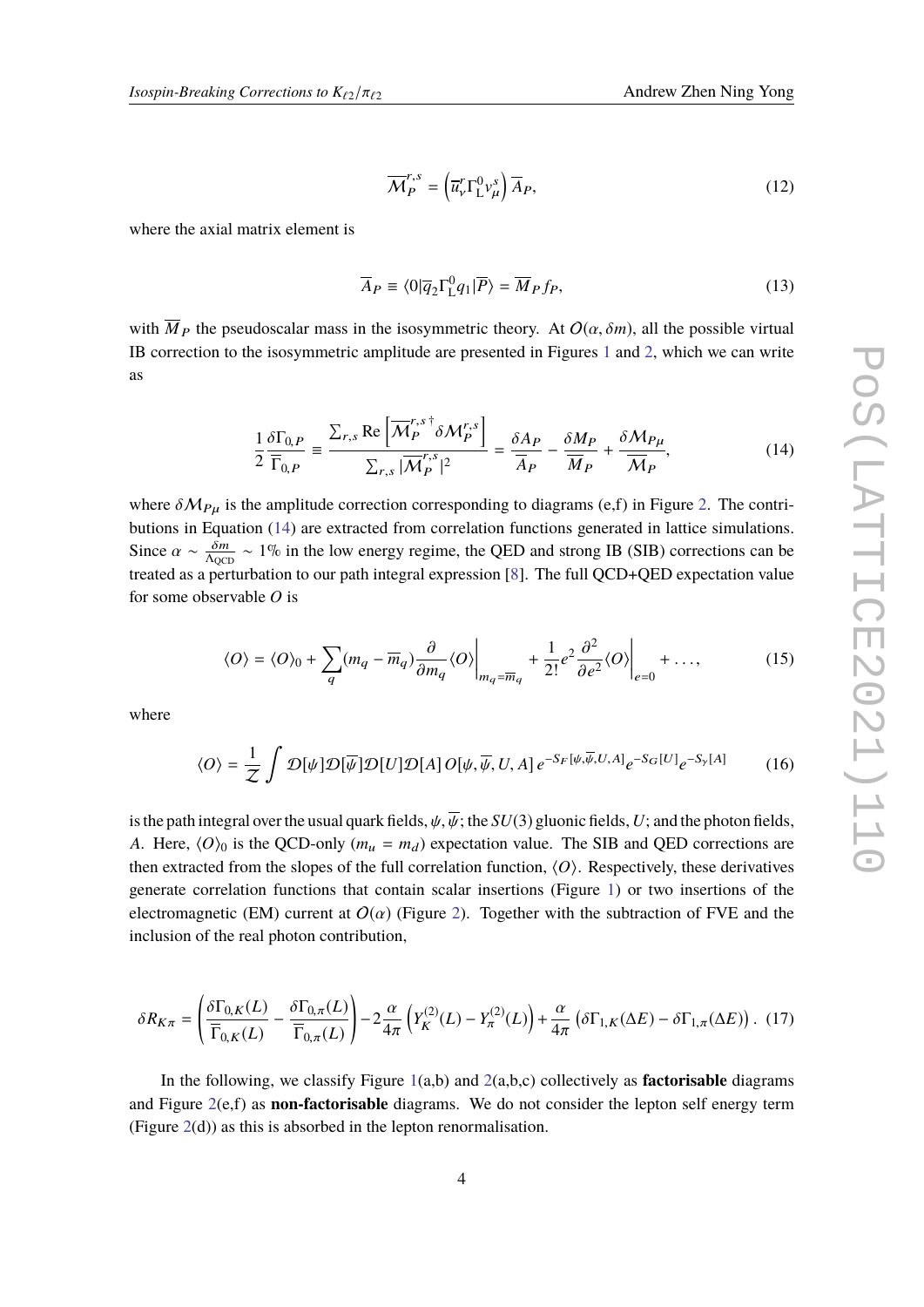<span id="page-4-0"></span>

<span id="page-4-1"></span>**Figure 1:** Feynman diagrams of scalar insertions on quark legs (marked with red boxes).



**Figure 2:** Feynman diagrams of all possible insertions of the electromagnetic current (marked with green squiggle lines) at  $O(\alpha)$ . QED interactions with sea quarks are neglected.

# **4. Lattice methodology & implementation**

For this calculation, we generate correlators in a  $48<sup>3</sup> \times 96$  lattice using near-physical Möbius Domain Wall Fermions (DWF). The Domain Wall height and the length of the fifth dimension are  $M_5 = 1.8$  and  $L_s = 24$ , respectively [\[9\]](#page-10-3). To reduce the computational cost of generating near-physical light quark propagators, we make use of ZMöbius fermions [\[10\]](#page-10-4) together with the eigenvectors generated by the RBC/UKQCD collaboration for deflation. The 60 QCD gauge configurations used are also generated by the RBC/UKQCD collaboration using the Iwasaki gauge action [\[11\]](#page-10-5). The sea quark masses are  $am_l^{sea} = 0.00078$ ,  $am_s^{sea} = 0.0362$ . We choose the valence up- and down-quark masses to have the same value as the sea,  $am_u = am_d = am_l^{sea}$  and similarly for the valence strange quarks,  $am_s = am_s^{sea}$ . In this setup, the lattice spacing is  $a^{-1} = 1.7295(38)$ GeV and the ensemble pion mass is  $M_{\pi} = 139.15(36)$  MeV.

The correlators are built from quark propagators with Coulomb gauge-fixed wall sources. As such, we must generate correlators with both wall and point sinks in order to extract the axial matrix element. The implementation of QED on our lattice simulation is as follows: we remove the photon's spatial zero mode with the  $QED<sub>L</sub>$  formalism. As in the case of the scalar current, we sequentially insert a local EM current in Feynman gauge to obtain a sequential propagator with an *A*/ insertion. The correlators built from these propagators are then renormalised by appropriate factors of  $Z_V$  [\[12\]](#page-10-6). To build the hadron-leptonic correlators corresponding to diagrams (e,f) in Figure [2,](#page-4-1) we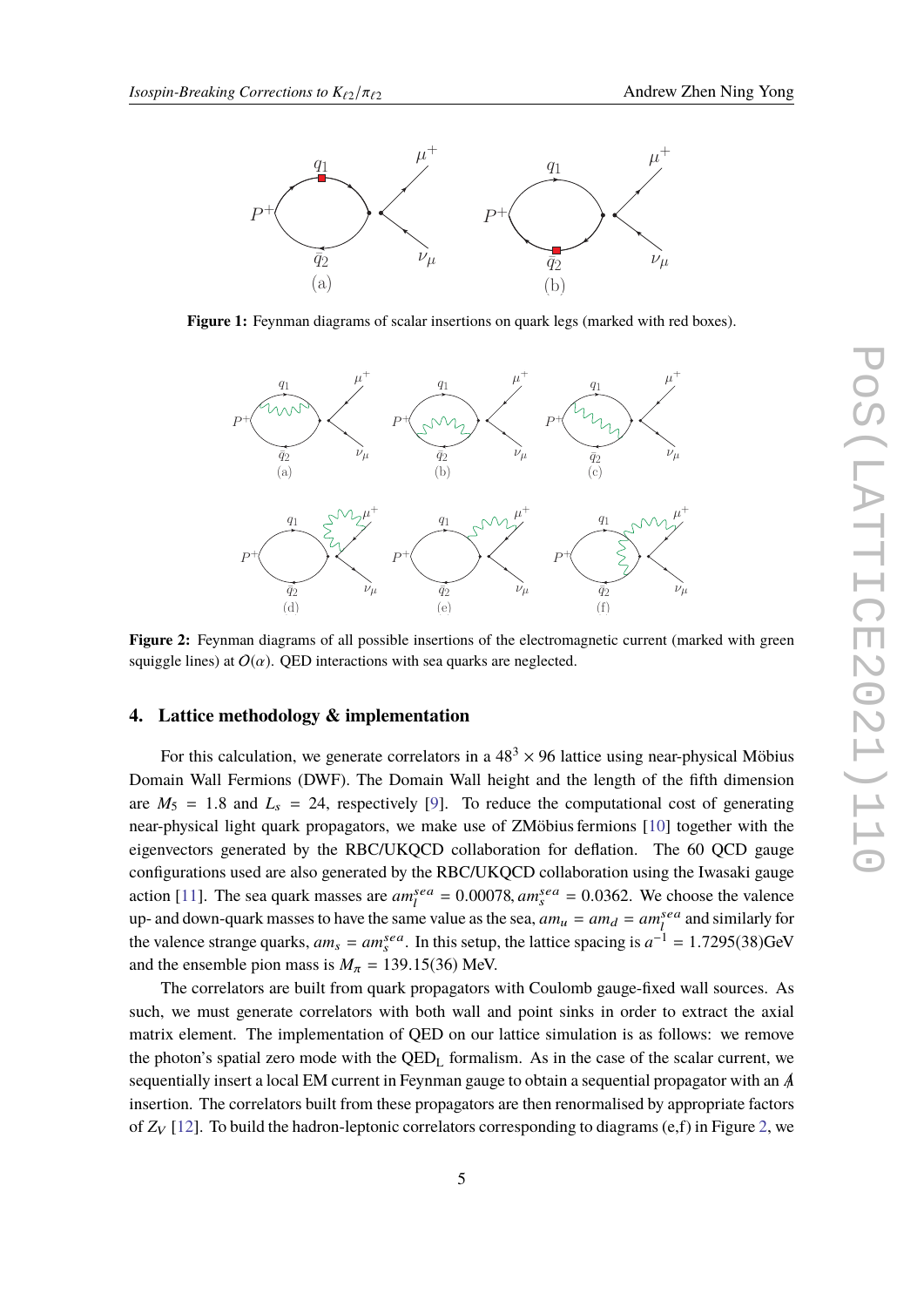include the charged lepton on the lattice. This is done by generating muon propagators with a free DWF action, using an input mass such that the pole mass of our DWF propagator matches with the experimentally measured value. The propagator is given twisted boundary conditions to conserve 4-momentum of this decay. The neutrino is a spectator fermion in this whole process, so we choose to omit it in the lattice simulation and include it in the analysis stage. We put the pseudoscalar interpolator at the origin and insert the 4-fermion operator on every timeslice,  $t_H$ , with the muon source-sink separation fixed at,  $t_{\mu} - t_{H} = 12, 16, \ldots, 36, 40$ .

In this calculation, we omit SIB contributions coming from sea quarks. We are also working in the electro-quenched approximation of QED - treating the sea quarks as electrically neutral.

#### **5. Physical predictions from lattice calculations**

Since the two sources of isospin-breaking are  $O(1\%)$  effects, we can perform a linear expansion about the physical point and treat these effects as shifts from the isosymmetric point, where  $\alpha = 0$ ,  $\delta m = 0$ . Let *X* be the observable of interest (*e.g.* hadronic mass). Then, at  $O(\alpha, \delta m)$ ,

<span id="page-5-1"></span>
$$
X = \overline{X} + \sum_{q} \Delta m_q \partial_{m_q} X|_{m_f = \overline{m}_f} + \frac{1}{2!} e^2 \partial_{e^2} X|_{e=0} + O(\alpha^2, (\Delta m_q)^2, \alpha \Delta m). \tag{18}
$$

where  $\partial_{y^n} X = \partial^n X / \partial y^n$ . Working to this order, we can set the electric charge in terms of the fine<br>extensive constant in the Thomson limit,  $\partial^2 = 4\pi \partial y + \partial^2 y$ . The set of American the isocurrential to structure constant in the Thomson limit,  $e^2 = 4\pi \alpha_{EM}$ <sup>[1](#page-5-0)</sup>. The set of  $\Delta m_q$  are the isosymmetric-to-<br>physical point have sucely mass shifts. For a theory of OCD with 2 flavors we can salve for the physical point bare quark mass shifts. For a theory of QCD with 3 flavors, we can solve for the three  $\Delta m_q$ 's by imposing the following mass ratios:

$$
\frac{(aM_P)^2}{(aM_{\Omega^-})^2} = \frac{(M_P^{exp})^2}{(M_{\Omega^-}^{exp})^2},
$$
\n(19)

where we choose  $P = \pi^+, K^+, K^0$ . Scale setting can also be done by considering the following dimensionful constraints dimensionful constraint:

$$
a = \frac{aM_{\Omega}^{-}}{M_{\Omega}^{exp}},\tag{20}
$$

where we chose the omega baryon owing to the clean signal from lattice simulations.

An additional step is required of our setup. Namely, we are not simulating at but close to the desired isosymmetric point and thus we must correct for this mismatch before calculating the IB corrections. Here, we note that since there is no natural phenomena which interacts exclusively with the strong nuclear force, this unphysical definition of the isosymmetric point will depend on the separation scheme we prescribe to our calculation. To that end, consider the following mesonic quantities,

$$
M_{ud}^2 = \frac{1}{2} \left( M_{\bar{u}u}^2 + M_{\bar{d}d}^2 \right) \approx 2Bm_{ud} + \dots
$$
  
\n
$$
\Delta M^2 = M_{\bar{u}u}^2 - M_{\bar{d}d}^2 \approx 2B(m_u - m_d) + \dots
$$
  
\n
$$
M_{K\chi}^2 = \frac{1}{2} \left( M_{K^+}^2 + M_{K^0}^2 - M_{\pi^+}^2 \right) \approx 2Bm_s + \dots
$$
\n(21)

<span id="page-5-0"></span> $1\alpha_{\text{EM}} = 7.2973525693(11) \times 10^{-3} [13]$  $1\alpha_{\text{EM}} = 7.2973525693(11) \times 10^{-3} [13]$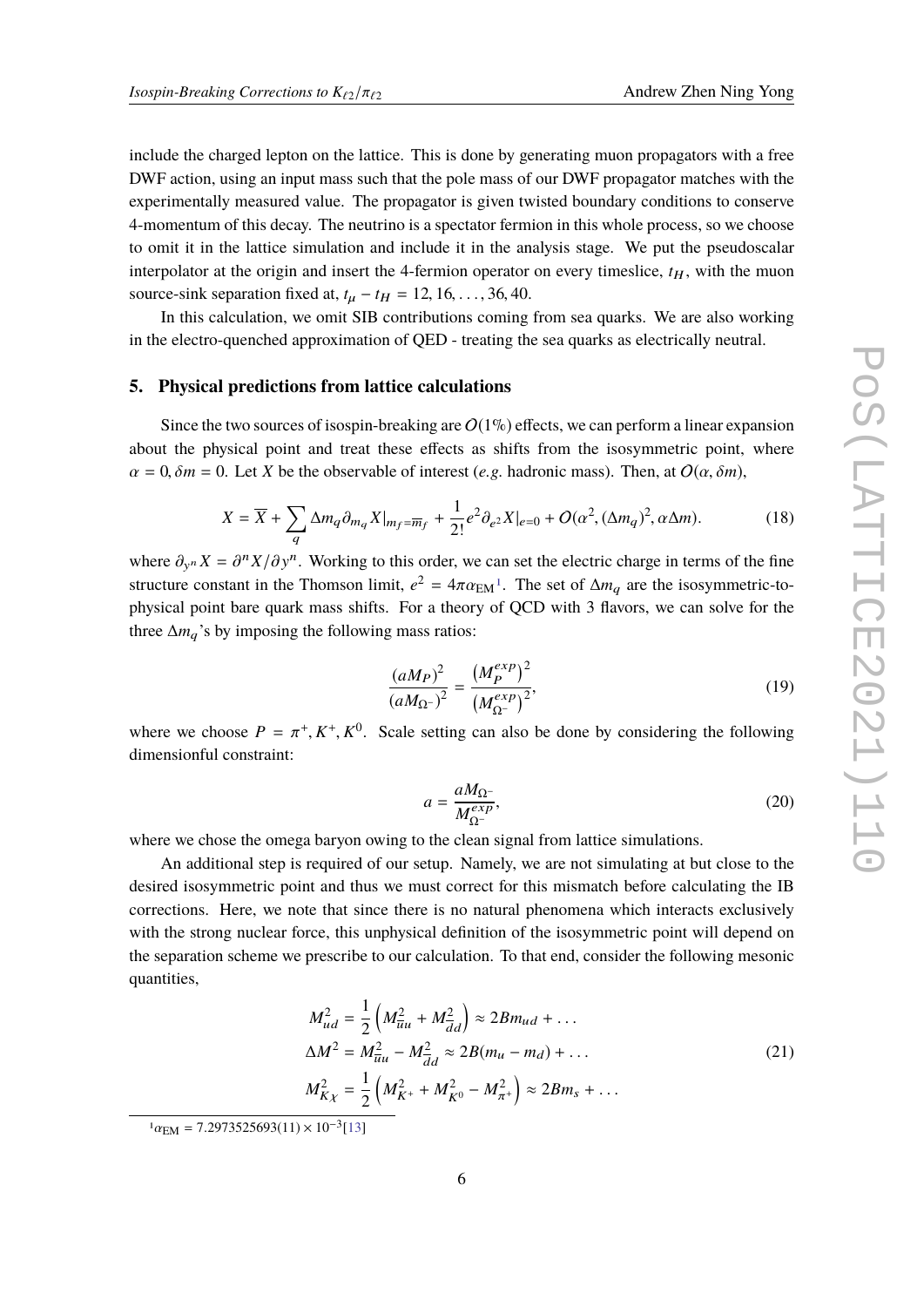where  $\overline{q}q$  are neutral pseudoscalars made from connected-only propagators. Here, we have used the fact that, at leading order partially-quenched  $\chi PT$  [\[14,](#page-10-8) [15\]](#page-10-9), these squared masses are proportional to the quark masses we are interested in, with *B* the chiral condensate. Thus, we can tune our setup to the isosymmetric point by setting  $\alpha = 0$  in Equation [\(18\)](#page-5-1) and determine another set of bare quark mass shifts,  $\{\Delta m'_q\}$ , with the following constraints:

$$
M_{ud}^2 = \left(M_{\pi^0}^{exp}\right)^2, \quad \Delta M^2 = 0, \quad M_{K\chi}^2 = \frac{1}{2}\left(\left(M_{K^+}^{exp}\right)^2 + \left(M_{K^0}^{exp}\right)^2 - \left(M_{\pi^+}^{exp}\right)^2\right). \tag{22}
$$

Most notably, by fixing  $\Delta M^2 = 0$ , we emulate the constraint in which  $\delta m = 0$ .

## **6. Constructing the amplitude correction**

#### **6.1 Factorisable IB correction**

The extraction of IB correction to the amplitude from correlators corresponding to Figure [1\(](#page-4-0)a,b) and Figure [2\(](#page-4-1)a,b,c) proceeds in a manner analogous to the standard two-pt analysis, *i.e.* we need the pseudoscalar (*p*) and axial-pseudoscalar (*a*) interpolators:

$$
\phi_p = \overline{q}_2 \gamma^5 q_1 \quad \text{and} \quad \phi_a = \overline{q}_2 \gamma^0 \gamma^5 q_1. \tag{23}
$$

Excluding backward propagating effects, the QCD-only *pp*/*pa*−correlator is

<span id="page-6-1"></span>
$$
\overline{C}_{P}^{pj}(t) \equiv \int d^3x \langle 0|T \left\{ \phi_j(\vec{x},t) \phi_p^{\dagger}(0) \right\} |0\rangle e^{-i\vec{k}\cdot\vec{x}} = c_{P}^{pj} e^{-\overline{M}_{P}t}, \tag{24}
$$

with  $c_{\bf p}^{pj}$  $P_P^j = \langle 0 | \phi_j | P \rangle \langle P | \phi_p^{\dagger} | 0 \rangle / 2 \overline{M}_P$ . For  $pp/pa$ –correlators containing either electromagnetic or scalar currents, we have

<span id="page-6-0"></span>
$$
\partial_{g_k} C_P^{pj}(t) = \left( \partial_{g_k} c_P^{pj} + c_P^{pj} \partial_{g_k} \overline{M}_P t \right) e^{-(\overline{M}_P + \Delta g_k \partial_{g_k} \overline{M}_P)t},\tag{25}
$$

where  $g_k = \{e^2, m_l, m_s\}$  and  $\Delta g_k = g_k - \overline{g}_k$ . Taking the ratio of Equation [\(25\)](#page-6-0) and [\(24\)](#page-6-1), we have

$$
R_{P,g_k}^{pj}(t) = \frac{\partial_{g_k} c_P^{pj}}{\overline{c}_P^{pj}} - \partial_{g_k} \overline{M}_P t.
$$
 (26)

Since the QED and SIB correlator ratios share a common mass parameter,  $\overline{M}_P$ , we include  $R_P^{pj}$  $P,g_k$ <br> $\overline{A}$ for all *j* and  $g_k$  in a combined fit. In Figure [3,](#page-7-0) we present a preliminary result of this combined fit.

#### **6.2 Non-factorisable IB correction**

The hadron-leptonic correlators on the lattice are generated with a modified 4-fermion operator:

$$
\widetilde{O}_{W,\beta} = (\gamma_{\text{L}}^{\tau}\mu)_{\beta}(\overline{q}_1\gamma_{\text{L}}^{\tau}q_2),\tag{27}
$$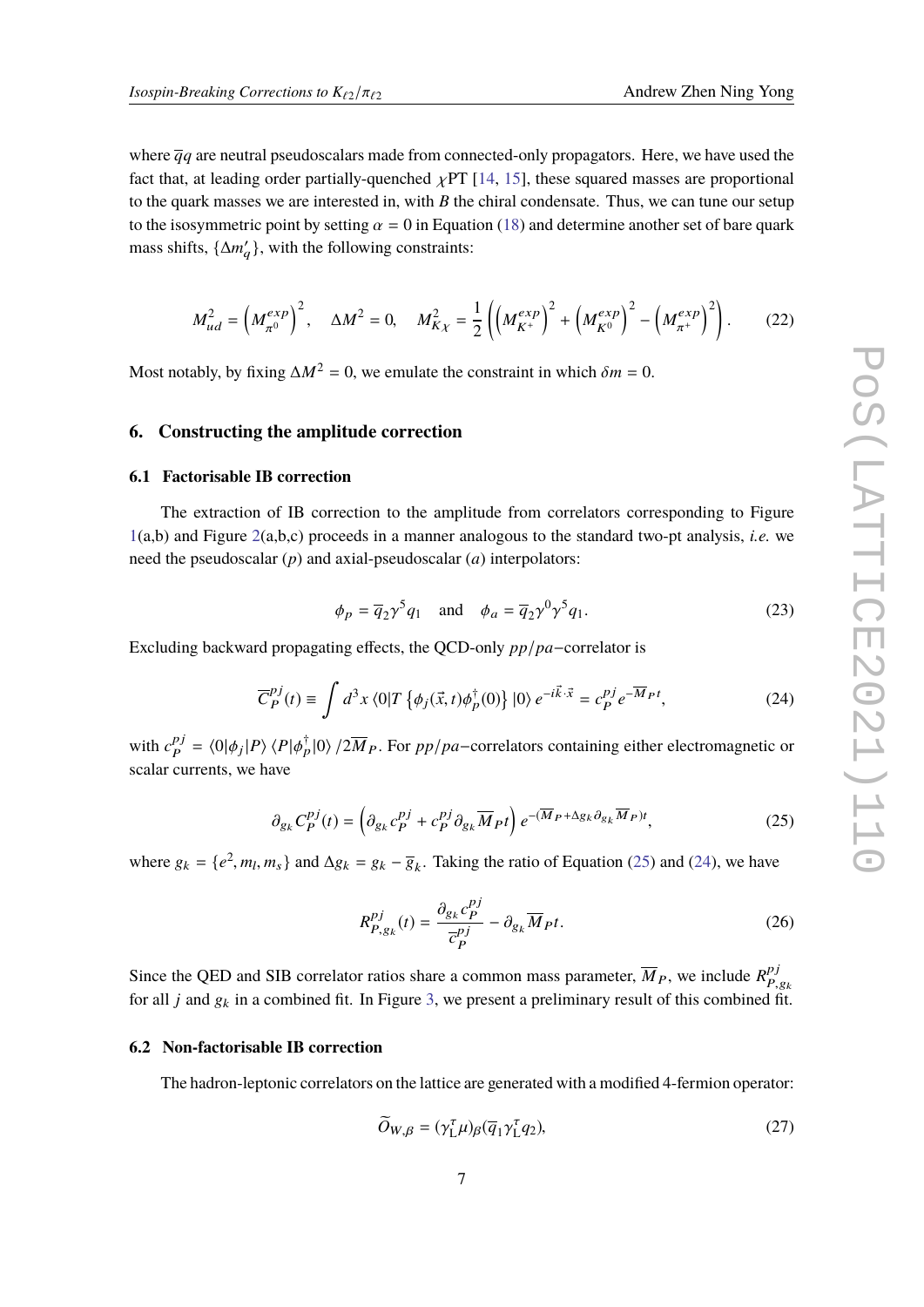<span id="page-7-0"></span>

Factorisable IB Correction to  $\pi^+$  Amplitude

**Figure 3:** A combined fit of all correlator ratios defined in Equation [\(25\)](#page-6-0). The pink points are the  $m_{ud}$ scalar insertion data and should be read with the left y-axis, while the green points are the QED data and should be read with the right y-axis. The blue and orange lines are the fits to the scalar insertion and QED data, respectively. The error bands are not visible. For this combined fit,  $\chi^2/dof = 70/52 = 1.35$ , *<sup>p</sup>*−value<sup>=</sup> <sup>0</sup>.099.

where  $\beta$  is an open spinor index. The spectral representation of these novel correlators is

$$
\overline{C}_P(t_H, t_\mu - t_H)_{\beta_1 \beta_2} \equiv \int \prod_{j=\mu, H} d^3 x_j e^{-i\vec{p}_j \cdot \vec{x}_j} \langle 0 | \left( \overline{\mu}(\vec{x}_\mu, t_\mu) \Gamma^0_L \right) \widetilde{O}_W(\vec{x}_H, t_H) \phi^\dagger(0) | 0 \rangle_{\beta_1 \beta_2}
$$
\n
$$
= \frac{\langle P | \phi_P^\dagger | 0 \rangle}{4E_\mu \overline{M}_P} \left[ \overline{\mathcal{M}}_P \cdot \left( -\psi_\mu + i m_\mu \right) \right]_{\beta_1 \beta_2} e^{-\overline{M}_P t_H} e^{-E_\mu(t_\mu - t_H)} \tag{28}
$$

where  $\beta_{1,2}$  are spinor indices. The correlator containing electromagnetic currents has an analogous functional form. In order to extract the non-factorisable amplitude correction, we saturate the spinor indices by including the missing neutrino leg, giving us a trace over the correlator. Then, taking the ratio of the QED and QCD-only hadron-leptonic correlator, we find that at large time separations,

$$
R_{P\mu}(t_H, t_\mu - t_H) = \frac{\text{Tr}\left[\rlap{\,/}p_{\nu}\partial_{e_q}\partial_{e_{\mu}}C_P(t_H, t_{\mu} - t_H)\gamma^0_{\text{L}}\right]}{\text{Tr}\left[\rlap{\,/}p_{\nu}\overline{C}_P(t_H, t_{\mu} - t_H)\gamma^0_{\text{L}}\right]}
$$
\n
$$
\xrightarrow{t_\mu \gg t_H \gg 0} \frac{\text{Tr}\left[\rlap{\,/}p_{\nu}\partial_{e_q}\partial_{e_{\mu}}M_P(-\rlap{\,/}p_{\mu} + im_{\mu})\gamma^0_{\text{L}}\right]}{\text{Tr}\left[\rlap{\,/}p_{\nu}\overline{M}_P(-\rlap{\,/}p_{\mu} + im_{\mu})\gamma^0_{\text{L}}\right]}.
$$
\n(29)

<span id="page-7-1"></span>For each pseudoscalar, we have eight of these correlator ratios, corresponding to the different muon source-sink separations,  $t_{\mu} - t_H$ . We perform a 2D combined fit in the  $t_H$  and  $(t_{\mu} - t_H)$  direction and Figure [4](#page-8-0) shows the result of this fit analysis.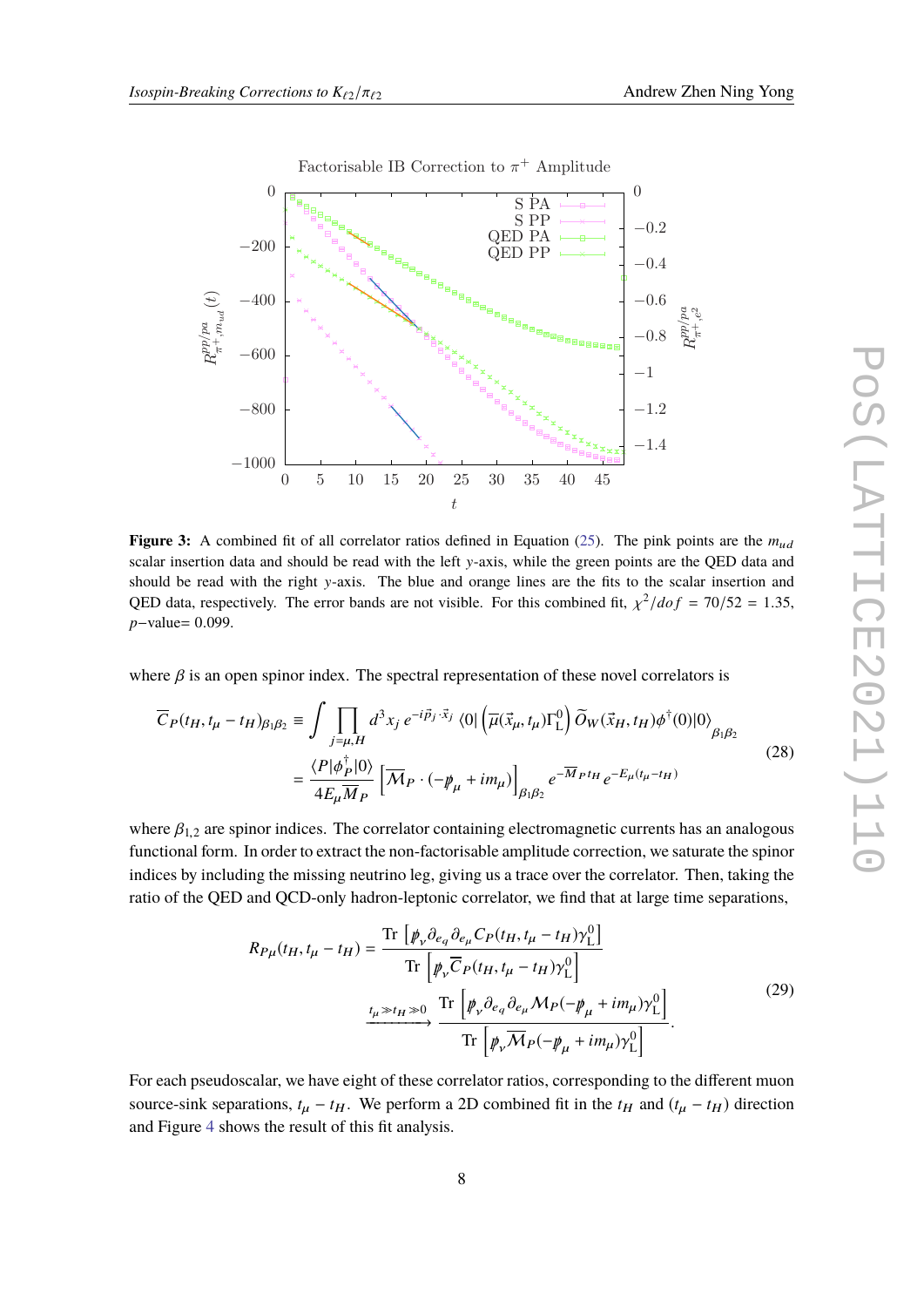<span id="page-8-0"></span>

**Figure 4:** The non-factorisable correlator ratio defined in Equation [\(29\)](#page-7-1). The red line and pink error band is the result of a combined fit of the hadron-leptonic correlators, in which only  $t<sub>\mu</sub> - t<sub>H</sub> = 24$  is shown here. For this combined fit,  $\chi^2/dof = 29/31 = 0.94$ , *p*−value= 0.812.

#### **6.3 Combining lattice and analytic results**

We are now in the position to construct  $\delta R_{K\pi}$  in Equation [\(17\)](#page-3-1), which we recast here for convenience

$$
\delta R_{K\pi} = \left(\frac{\delta \Gamma_{0,K}(L)}{\overline{\Gamma}_{0,K}(L)} - \frac{\delta \Gamma_{0,\pi}(L)}{\overline{\Gamma}_{0,\pi}(L)}\right) - 2\frac{\alpha}{4\pi} \left(Y_K^{(2)}(L) - Y_\pi^{(2)}(L)\right) + \frac{\alpha}{4\pi} \left(\delta \Gamma_{1,K}(\Delta E) - \delta \Gamma_{1,\pi}(\Delta E)\right). \tag{30}
$$

The output of the combined fits discussed in the previous subsections, properly tuned to the isosymmetric point using Equation [\(18\)](#page-5-1) and the appropriate bare quark mass shifts, {∆*m*q}, will give the contribution of the first parentheses on the RHS of the above equation. Combining with the analytic results from [\[7\]](#page-10-1) and [\[3\]](#page-9-2), corresponding to the second and third parentheses, respectively, we obtain  $\delta R_{K\pi}$ .

# **7. Conclusion & Outlook**

A high precision test of the unitarity of the CKM matrix is made possible, in part, with recent improvements in lattice simulations. Through the inclusion of IB effects, we are now in the position to predict light CKM matrix elements at percent-level precision or better. In the RBC&UKQCD collaboration, we have a lattice setup that allows us to extract the amplitude correction,  $\delta R_{K\pi}$ , from a near-physical point simulation. At the time of writing, we are estimating the systematics on the prediction of  $\frac{|V_{us}|}{|V_{ud}|}$ . Indeed, we expect to provide an update on the ratio of CKM matrix elements shortly after the publication of this proceeding.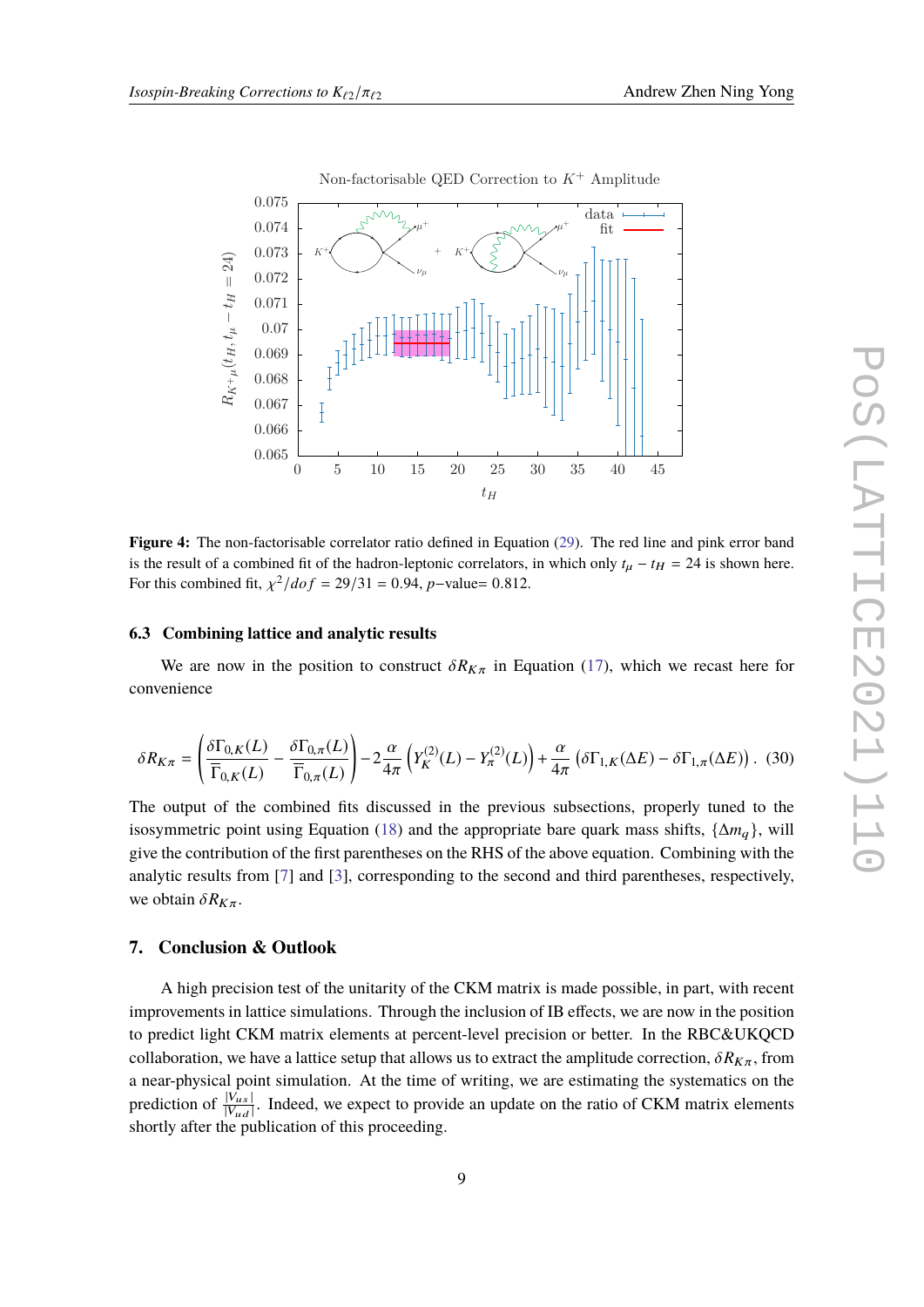Our immediate plan for the leptonic decay sector is as follows: progress is under way to renormalise the weak operator,  $O_W$ . This will enable us to obtain  $|V_{ud}|$  and  $|V_{us}|$  and, in turn, provide an update to the unitarity tension seen in Equation [\(1\)](#page-1-0). Further improvements are possible with an unquenched calculation, *i.e.* including disconnected contributions and QED interactions with sea quarks. Additionally, we envision in the near future a departure from the point-like approximation to a first principle lattice calculation of the real photon contribution. In the long term, it is our objective to further constrain CKM matrix elements by studying semi-leptonic decays,  $e.g. K^{\pm} \to \pi^0 \ell^{\pm} \nu_{\ell}.$ 

## **Acknowledgements**

F.E., V.G., R.H., A.P. and A.Z.N.Y. received funding from the European Research Council (ERC) under the European Union's Horizon 2020 research and innovation programme under grant agreement No 757646. A.P. is additionally supported by grant agreement No 813942. P.B. has been supported in part by the U.S. Department of Energy, Office of Science, Office of Nuclear Physics under the Contract No. DE-SC-0012704 (BNL). M.D.C., M.T.H. and T.H. are supported in part by UK STFC grant ST/P000630/1. M.T.H. is further supported by UK Research and Innovation Future Leader Fellowship MR/T019956/1. N.H.-T. is funded by the Albert Einstein Center for Fundamental Physics at the University of Bern. A.J. acknowledges funding from STFC consolidated grants ST/P000711/1 and ST/T000775/1. J.R. is supported by DiRAC grants ST/R001006/1 and ST/S003762/1.

This work used the DiRAC Extreme Scaling service at the University of Edinburgh, operated by the Edinburgh Parallel Computing Centre on behalf of the STFC DiRAC HPC Facility [\(www.dirac.ac.uk\)](www.dirac.ac.uk). This equipment was funded by BEIS capital funding via STFC capital grant ST/R00238X/1 and STFC DiRAC Operations grant ST/R001006/1. DiRAC is part of the National e-Infrastructure.

#### **References**

- <span id="page-9-0"></span>[1] Particle Data Group collaboration, *Review of Particle Physics*, *[PTEP](https://doi.org/10.1093/ptep/ptaa104)* **2020** (2020) [083C01.](https://doi.org/10.1093/ptep/ptaa104)
- <span id="page-9-1"></span>[2] Y. Aoki et al., *FLAG Review 2021*, [2111.09849](https://arxiv.org/abs/2111.09849).
- <span id="page-9-2"></span>[3] N. Carrasco, V. Lubicz, G. Martinelli, C.T. Sachrajda, N. Tantalo, C. Tarantino et al., *QED Corrections to Hadronic Processes in Lattice QCD*, *[Phys. Rev. D](https://doi.org/10.1103/PhysRevD.91.074506)* **91** (2015) 074506 [[1502.00257](https://arxiv.org/abs/1502.00257)].
- <span id="page-9-3"></span>[4] D. Giusti, V. Lubicz, G. Martinelli, C.T. Sachrajda, F. Sanfilippo, S. Simula et al., *First lattice calculation of the QED corrections to leptonic decay rates*, *[Phys. Rev. Lett.](https://doi.org/10.1103/PhysRevLett.120.072001)* **120** [\(2018\) 072001](https://doi.org/10.1103/PhysRevLett.120.072001) [[1711.06537](https://arxiv.org/abs/1711.06537)].
- <span id="page-9-4"></span>[5] M. Di Carlo, D. Giusti, V. Lubicz, G. Martinelli, C.T. Sachrajda, F. Sanfilippo et al., *Light-meson leptonic decay rates in lattice QCD+QED*, *[Phys. Rev. D](https://doi.org/10.1103/PhysRevD.100.034514)* **100** (2019) 034514 [[1904.08731](https://arxiv.org/abs/1904.08731)].